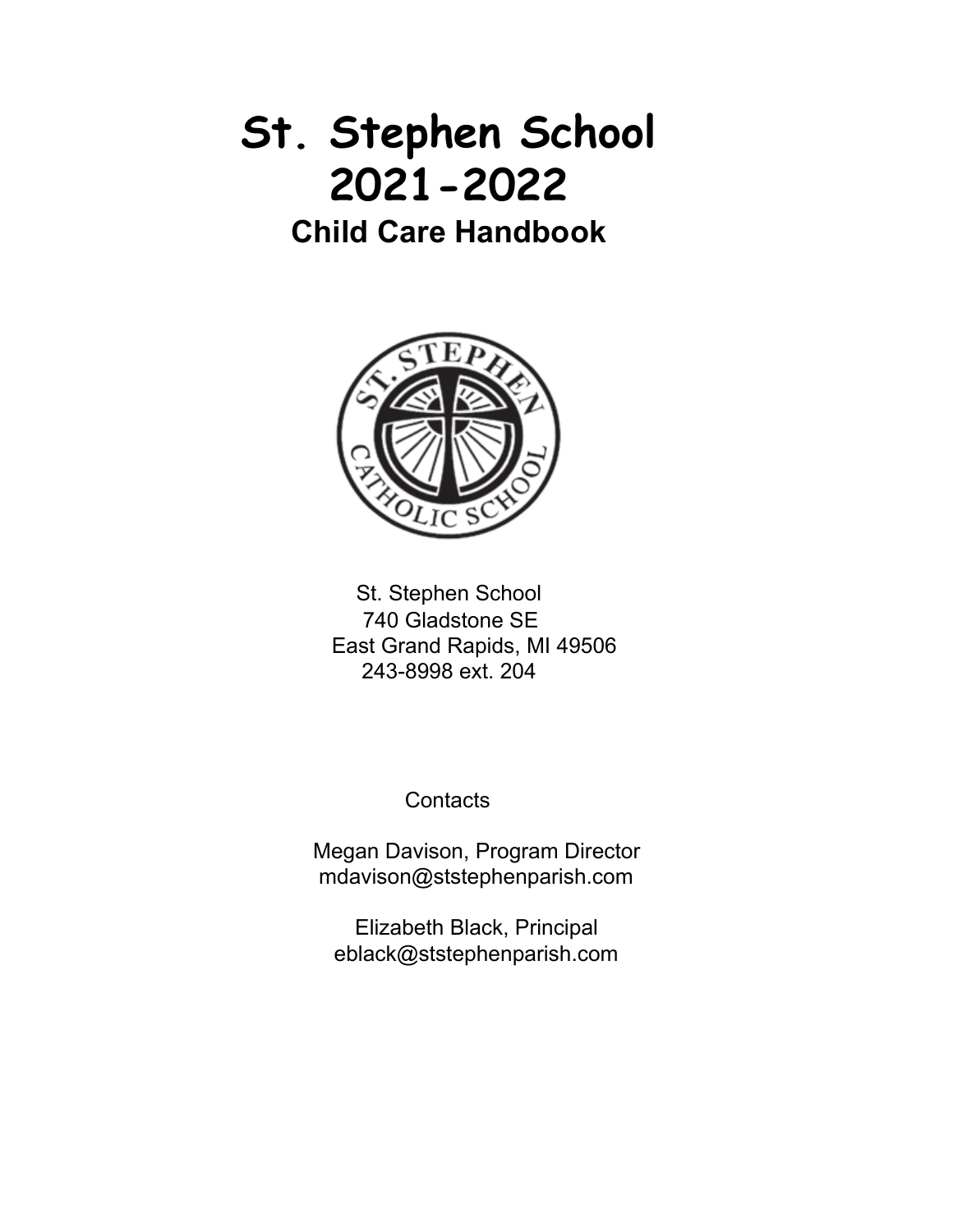# St. Stephen Childcare/Afterschool Care

# Parent Handbook Table of Contents

Mission Statement and Beliefs 3

Hours/Days of Operation 3

Registration, Scheduling, Fees 3-4 Daily Schedule 4-5

Admission/Withdrawal/Removal Policies 5

Staff/Volunteer Requirements 5

Discipline 6

Dress Code 6

Drop-off/Pick-up Policy 7 & 15 Emergency Procedures 6

Covid-19 Preparedness and Response Plan 11-15

Student Care 6-9 ∙ Snacks

- ∙ Illness
- ∙ Medication
- ∙ Accidents
- ∙ Health Care
- ∙ Infectious/Contagious Diseases
- ∙ Pesticide, Child Protection Law
- ∙ Licensing Notebook

#### **OUR SCHOOL MISSION STATEMENT**

As Jesus came to invite all to the same table, St. Stephen Catholic School welcomes all to experience our unique learning environment. As we respect diverse academic levels, faith traditions and socioeconomic backgrounds, we commit ourselves to the education of the whole person—mind, body, and spirit. By our words, actions, and attitudes we encourage students to be active in their faith, respectful of others and thirsty for knowledge. It is our mission to equip them for a lifetime of learning, leadership, and service.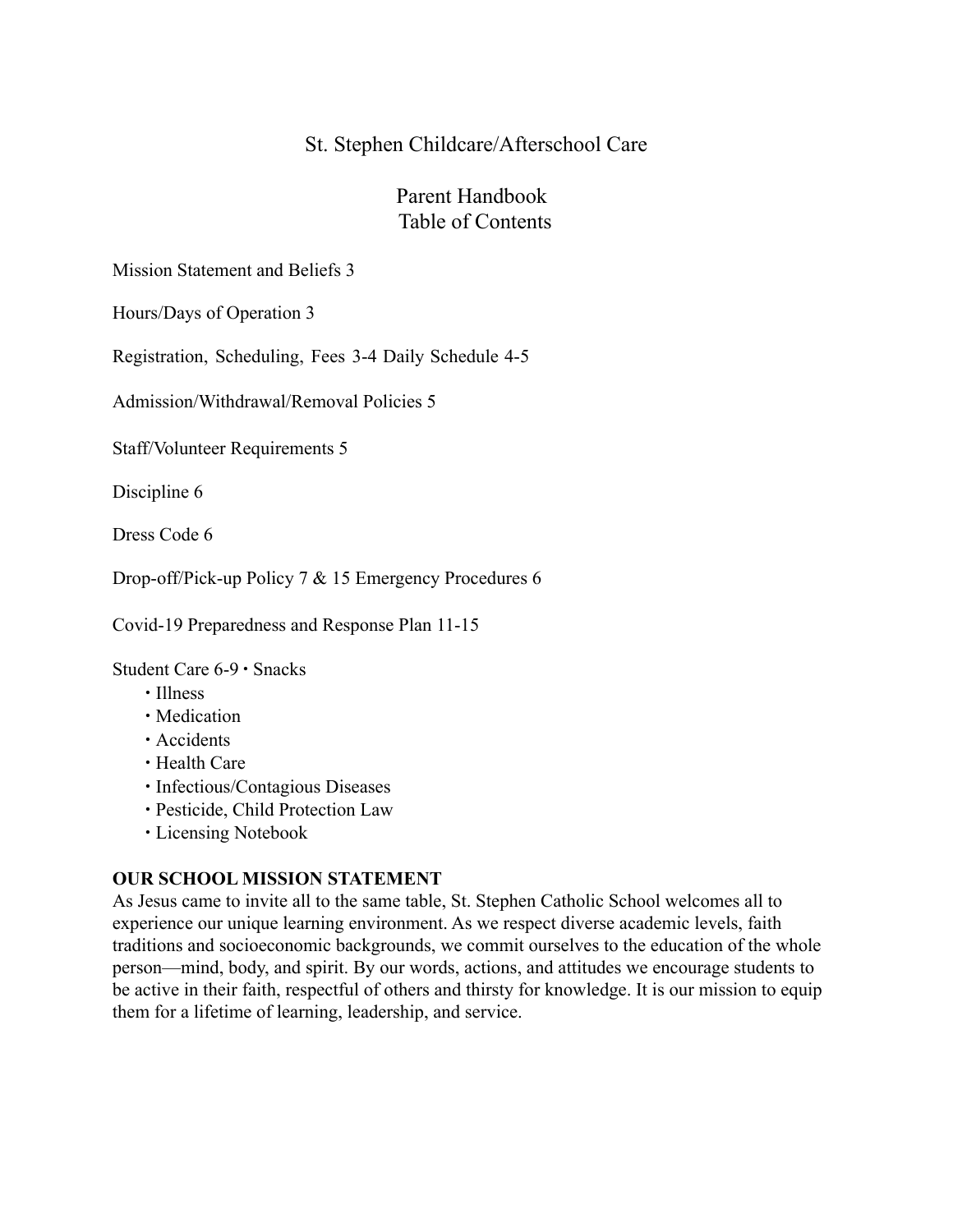# **ST. STEPHEN CHILD CARE**

Our Child Care Center serves St. Stephen School families who need a fun, safe, structured environment for their children after school. Child Care services are for (completely toilet trained) 3 years old to 8<sup>th</sup> grade students, or until 13 years old. St. Stephen Child Care is housed in several of the classrooms throughout the building. The gym, playgrounds, computer lab, Family Center and library are also utilized.

We provide an atmosphere where children are encouraged to grow socially, creatively, emotionally, intellectually, spiritually and physically. Activities include strategic card and board games, literature exposure, team challenges, outdoor games, arts and crafts, homework assistance, and free play.

# **HOURS/DAYS OF OPERATION**

St. Stephen Child Care is licensed to operate between the hours of 7:00 am to 6:00 pm on all full days St. Stephen School is in session. Child care will be available over school breaks such as spring break, winter break, and summer care will be available. Day Camp days will be offered for scheduled school days on the annual calendar when school is not in session. These will be offered when five or more children sign up in advance. When school is closed for inclement weather or due to acts of God, Child Care will be closed. The center will also be closed on national holidays.

Child Care is currently offered from 11:00am-5:30pm, Monday through Thursday, and 8:00am-5:30pm. On Non-school days child care hours will be 8:00am-5:30pm.

# **REGISTRATION AND SCHEDULING**

We are excited to have your child(ren) join our program. Please make sure you complete all required registration forms. Children who do not have completed registration forms may not attend care until they have been completed.

We are no longer able to provide drop-in care, due to the State Licensing policies, we require set schedules per week. For extended Preschool Child Care, you will still be charged whether your child attends or not. K-8 After School Care students, if your child does not attend on a scheduled day, you will still be charged a fee of one hour. If you find a time where you need to add days for your child(ren) please contact the Child Care Director in advance, and we will do our best to accommodate your request.

Registration will take place every spring for the following school year. Child Care packets are available at the main office and the child care office.

# **FEES**

Family Registration Fee: \$75 One Child: \$5.50/hr. Two Children: \$7.50/hr. Three + Children: \$9.50/hr. The minimum charge for child care is one hour. **\* Please note, there is a \$5/minute fee should you pick up after 5:30pm**. Summer Camp rates: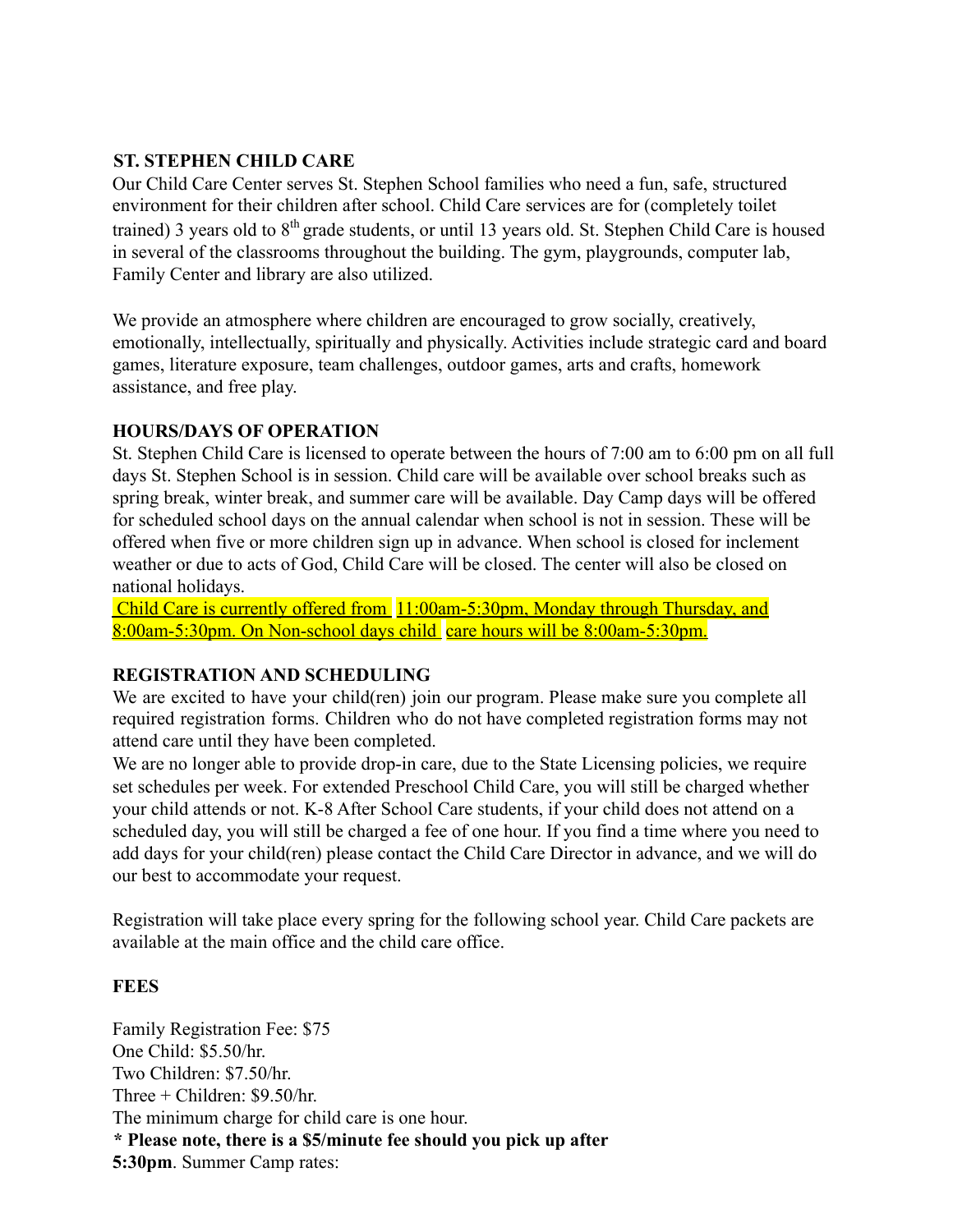1 Child \$48/day; \$25/half day; 5 full days \$220/week

2 Children: \$70/day; \$35/half day; 5 full days \$280/week

3+Children: \$80/day; \$45/half day; 5 full days \$375/week

Full Day = 5 or more hours; Half Day = less than 5 hours, must be Morning or Afternoon Only. Drop in Care is not available.

All child care payments are expected to be paid bi-weekly through our Sandbox program. Every family must register online and create an account. Payments can be set up online or families may pay by check in the main school office. Checks can be made payable to St. Stephen School. Child care tuition that is 30 days late can result in termination of care. **An automatic \$25 late fee will be applied for delinquent payments.**

#### **SCHEDULE EXAMPLE**

| (When Before School Care is Offered)<br>7:00am Children arrive. Quiet | 12:00-1:30pm Rest time                                 |
|-----------------------------------------------------------------------|--------------------------------------------------------|
| activity (puzzles, books, coloring<br>activity) breakfast?            | 1:30-1:45 Bathroom                                     |
| 7:30am Bathroom break, prepare                                        | 1:45-2:30pm Discovery/Imagination                      |
| for school                                                            | 2:30-3:00pm Clean up and get ready<br>for dismissal    |
| 8:00am School aged children<br>go to classes                          | 3:00pm After School care begins                        |
| 8:15-8:45am Circle time                                               |                                                        |
| (calendar, books, songs, math)                                        | 3:00-4:00 pm Outdoor<br><b>Exploration/Gross Motor</b> |
| 8:45-9:00am Bathroom breaks                                           | 4:00-4:20pm Wash hands and snack                       |
| 9:00-9:30am Wash hands and                                            | 4:20-5:00pm HOMEWORK HOUR                              |
| snack                                                                 |                                                        |
| 9:30-9:50am Story Time                                                | 5:00-5:30pm $-$ Discovery $\&$                         |
| 9:50-10:20am Outdoor Exploration                                      | Imaginative Play and Pick-                             |
| 10:20-11:00am Discovery and<br>Imagination Play                       |                                                        |

**11:00am -12:00pm-LUNCH BUNCH**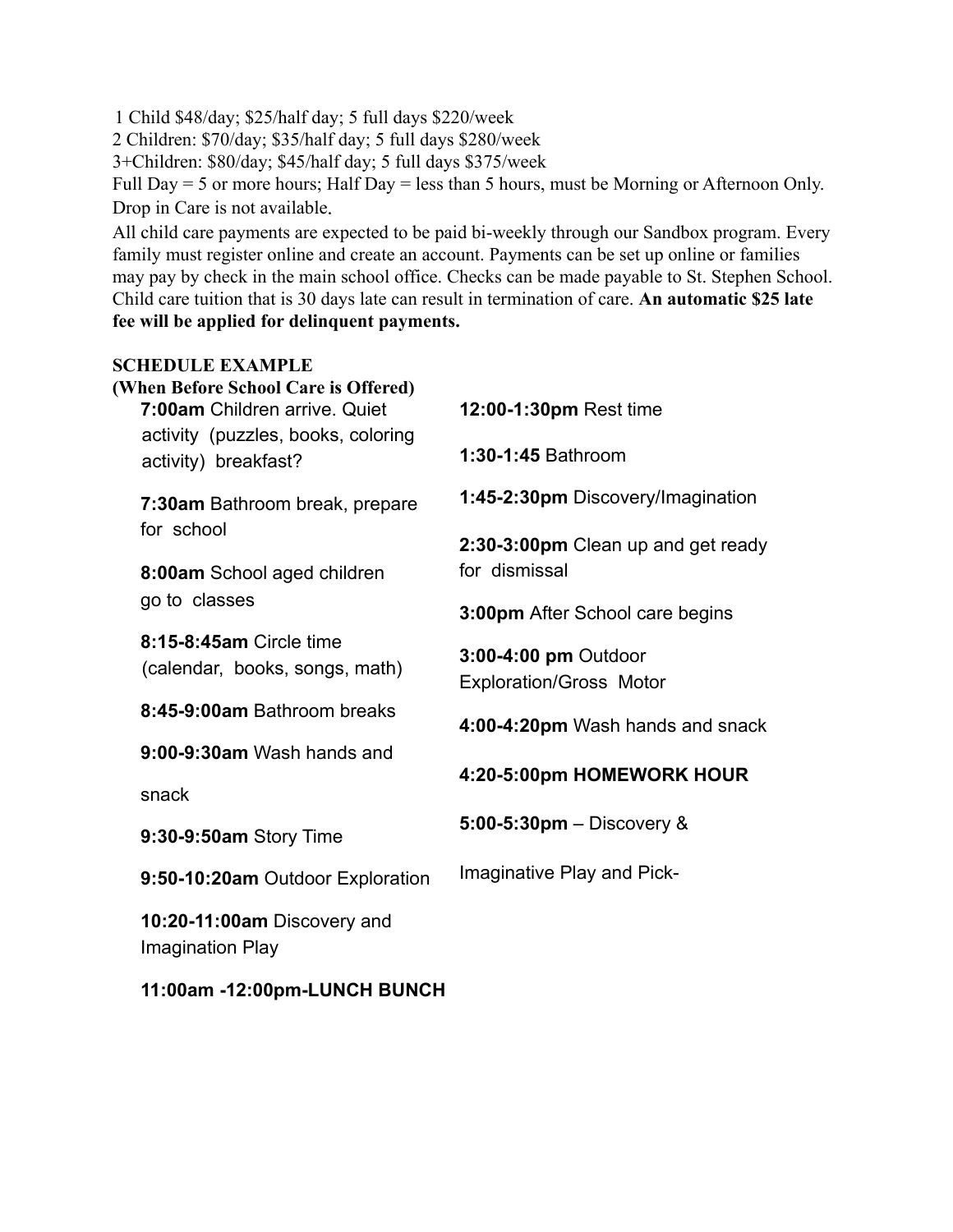# **ADMISSION POLICY**

Students currently enrolled at St. Stephen School, Kindergarten through 8th Grade are given priority for available Child Care spaces. Students from the general public may enroll under the same conditions if space is available. Children are admitted into the childcare program upon thorough completion of the following:

- ∙ Child Care Registration Form
- ∙ Child Information Record and Release Form
- ∙ Good Health Statement
- ∙ Children ages 3-5 must have a Health Appraisal completed by their Physician within 30 days of enrollment. Failure to do so will result in exclusion from care until this form is provided. ∙ Record of up-to-date immunizations
- ∙ Acknowledgments of the Parent Handbook and Licensing Handbook

# Documents are required to be updated every school year.

# **WITHDRAWAL POLICY**

Parents are free to withdraw from St. Stephen Child Care at any time. A minimum two-week notice is appreciated, and families are expected to fulfill the fee obligations for the reserved time on the submitted schedule request up until the child's withdrawal.

# **REMOVAL POLICY**

Removing a child from the St. Stephen Child Care program is enacted by the St. Stephen administration in consultation with the Child Care staff and Pastor of St. Stephen when there is a repeated, prolonged, and open disregard for center rules or authority, or where circumstances of crime, scandal, morality, safety, or disruption necessitates this extreme disciplinary action.

Your Family's child care tuition account must remain current. Tuition is billed bi-weekly failure to pay for your child care fees may result in your child's attendance to be limited or you child may be excluded from our program until payments are caught up. If you have a financial struggle please contact the Parish Business Manager or the Child Care Director.

# **STAFF**

St. Stephen Child Care is a state licensed center. Our highly qualified staff have Early Childhood training and are certified in CPR and First Aid. All staff submit to a screening process which includes criminal background checks, Central Registry Checks, VIRTUS training (Protecting God's Children,) electronic fingerprinting, and the Michigan Public Sex Offender Registry. In addition, each staff member has been carefully screened for their love of children and their ability to positively interact with children on a daily basis.

Preschool program and Child Care staff continue to receive training including, but not limited to, CPR and First Aid, Child Abuse and Neglect, Emergency Evacuation Procedures, health and administration of medication, supervision, outdoor play and communication with parents, and good practices when working with preschool and school-age children. In addition, staff will complete 16 hours of professional development annually.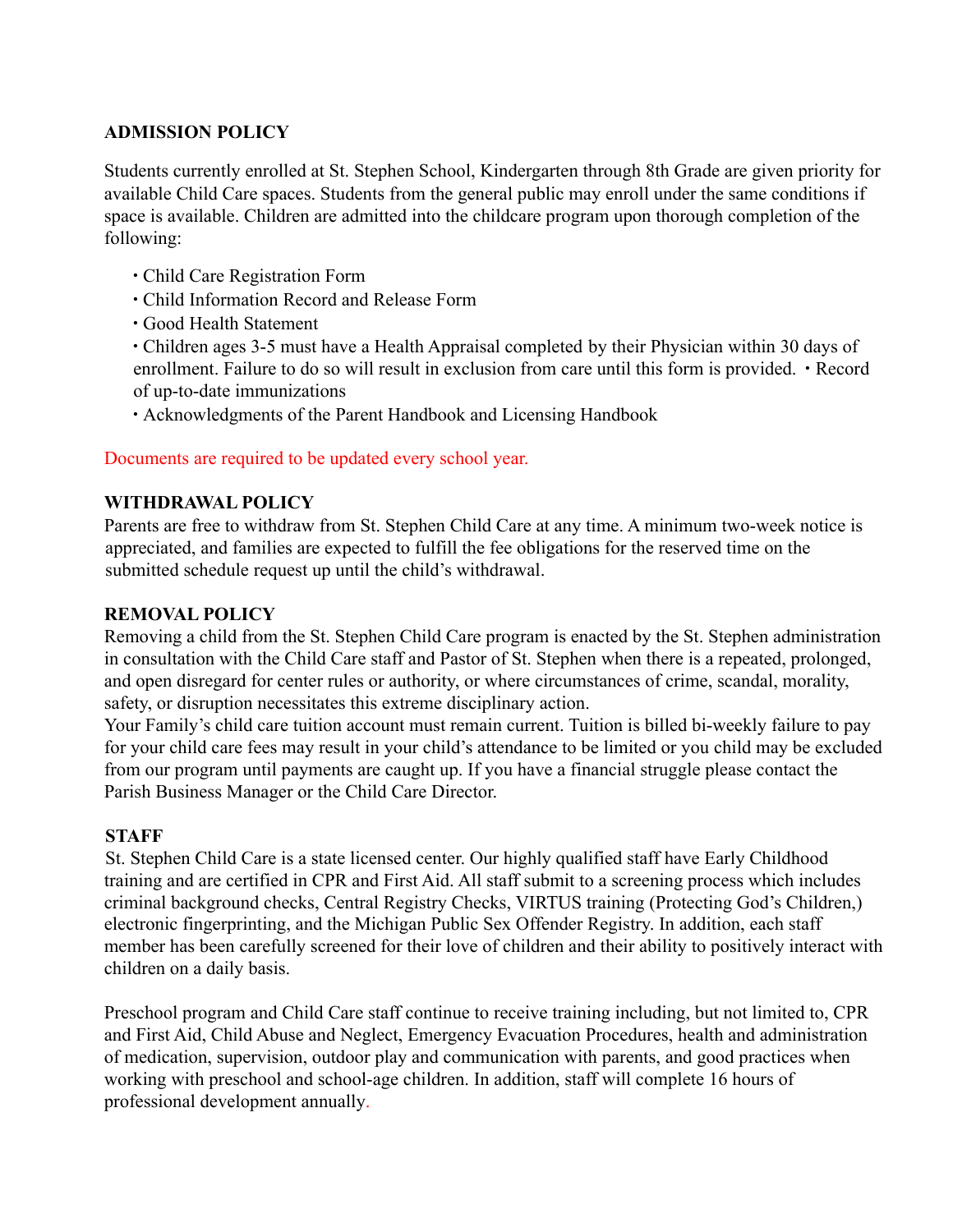#### **VOLUNTEERS**

#### **Due to our Covid-19 Preparedness and Response Plan, we are not permitting Volunteers at this time. At a later date in the school year this policy will be revisited. Once volunteers are allowed in our School building, the following policy will be followed.**

Volunteers of St. Stephen Child Care must submit to criminal background checks before having contact with children in the care of St. Stephen Child Care. Documentation shall be on file at the center that a volunteer has not been convicted of child abuse/neglect and/or a felony involving harm or threatened harm to an individual. A search of the case as the perpetrator of child abuse or child neglect shall and the Michigan Public Sex Offender Registry must also be on file at the center before having unsupervised and unsupervised contact with a child in care.

Volunteers of St. Stephen Child Care having been convicted of child abuse/neglect and/or a felony involving harm or threatened harm to an individual, will not have unsupervised contact with children in the care of St. Stephen Child Care.

#### **DISCIPLINE**

Children function best in an environment that is loving, supportive, and stable. They employ methods of discipline which encourage self-control, self-direction, and self-esteem. Our staff will keep a consistent daily schedule and an orderly classroom. Simple limits will be set for the child's safety and will be explained and enforced. When a child's behavior becomes unacceptable, he/she will be told why and encouraged to change it. If a child's behavior could hurt someone, damage something in the room, or continually disrupts the class it may be best to remove him or her to think about the behavior displayed. The child is then always welcomed back to the group to join in the present activity. Appropriate parent contact will be initiated by the staff following discipline issues and students may be referred to the principal. Students will be reminded that the School Discipline Policy and procedures also apply in Child Care.

#### **DRESS CODE**

Students in grades K through 8 are expected to follow the St. Stephen School dress code (listed in the School Parent Handbook). Exceptions may be made in warm weather periods. For our preschool students, our experiments may get messy. Please dress your child in clothing that will not interfere with her/his play.

# **ELECTRONICS-TABLETS, PHONES, GAMING DEVICES**

**Electronic tablets, phones, Smart watches and gaming devices are NOT PERMITTED during Childcare or Afterschool Care.** Please make arrangements for pick up with your student before school. Should you need to contact your student please call the front office or email the program director. For students who have homework that requires a tablet or computer they will be asked to do this work at home or during Computer Lab time. Devices that are found in use during Childcare or Afterschool will be taken from the student and returned to the parent or guardian at pick-up.

#### *Revised 6/2/20 St. Stephen School COVID-19 Preparedness and Response Plan 3*

"Tech Time" is allowed on Day Camp and during our Summer Camp Program. St. Stephen School and Child Care is not responsible for any damage that may occur to your child(ren)'s electronic device. Wifi connections are not available. The content that is viewed and the games played must be appropriate at all times. Failure to follow "Tech Time" rules will result in your child(ren)'s device to be placed in the Child Care Director's office until pick-up time.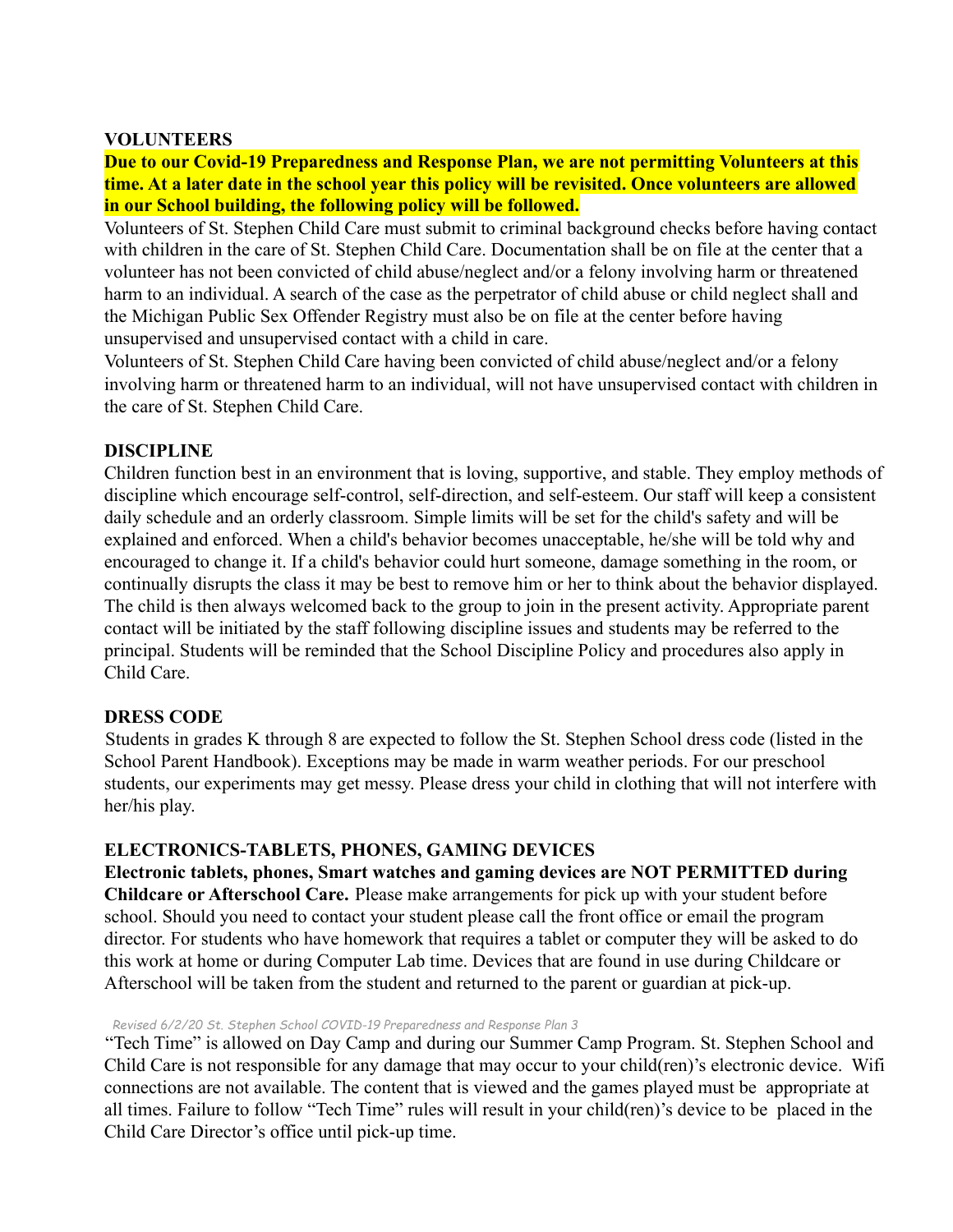# **PICK-UP POLICY**

Due to our Covid-19 Preparedness and Response Plan, parents may not enter the school at this time. **Notification is required if anyone other than the normally scheduled person will be picking up the child.** Please note all individuals who may pick up your child(ren) in writing on their Child Information Record and Release. We cannot release your child to a new pick-up person unless we have been notified, via a note or phone call, by a parent. Please inform this new pick-up person that we will ask to see picture identification before releasing the child to their care. Parents may park in the main lot off of Franklin Street and enter the main school entry door, door #2. At this time all adults must wear masks to enter our building. Failure to do so will result in us refusing entry to individuals until they have a face-covering. Please ring the doorbell and a member of our Child Care team will greet you shortly and assist with pick-up and drop-off. **If you pick up your child after 5:30pm, please call or email. Regular late pick-ups will be charged \$5 per minute that you are late.**

# **EMERGENCY PROCEDURES**

Fire, tornado, lock-down and evacuation drills will be practiced throughout the school year during school hours. We will do our best to socially distance individuals during these drills or in an emergency situation, but ultimately safety is always our focus. In the event of severe weather, we advise parents not to pick up their children until the severe weather has passed. In the event of an emergency, we ask that you follow these procedures:

- ∙ Turn on your radio or television. We will try to keep the media informed of emergency information.
- ∙ Please do not call school. Our telephone lines must be kept open to respond to the emergency. We will contact you with any change in the time/location of pick-up.
- ∙ Please do not come early to pick up your child unless you are requested to do so.

# **STUDENT CARE**

# **MEALS**

If your child will be here for lunch time, please send them a ready-to-eat, fully prepared lunch. Lunch is available for purchase through GRPS. A healthy and nutritious sack lunch is offered. Due to the Covid 19 pandemic hot lunch is not offered at this time. The cost for lunch is \$3.75 and milk is \$.50. Students may also order milk with their lunch if they bring it from home. You must have set up an account through GRPS for lunch fees prior to receiving sack lunches. Sack Lunches are currently free for every student. Please provide a healthy snack for your child each day, twice a day if they are staying for Preschool After school care. We are a peanut and tree nut free facility and will be unable to serve your child an item that would contain nuts.

# **ILLNESS**

Your child must be in good health and free of Covid-19 symptoms. These symptoms include a fever >100.4\*, congestion, cough, shortness of breath, sore throat, headache, chills, repeated shaking with chills, muscle aches, or a new loss of taste or smell.

*Revised 6/2/20 St. Stephen School COVID-19 Preparedness and Response Plan 4*

Upon arrival your child(ren)'s temperature will be checked. A child will not be able to attend if they have a fever and additional covid symptoms. A child with any of these symptoms will be monitored to see if they should not be in care.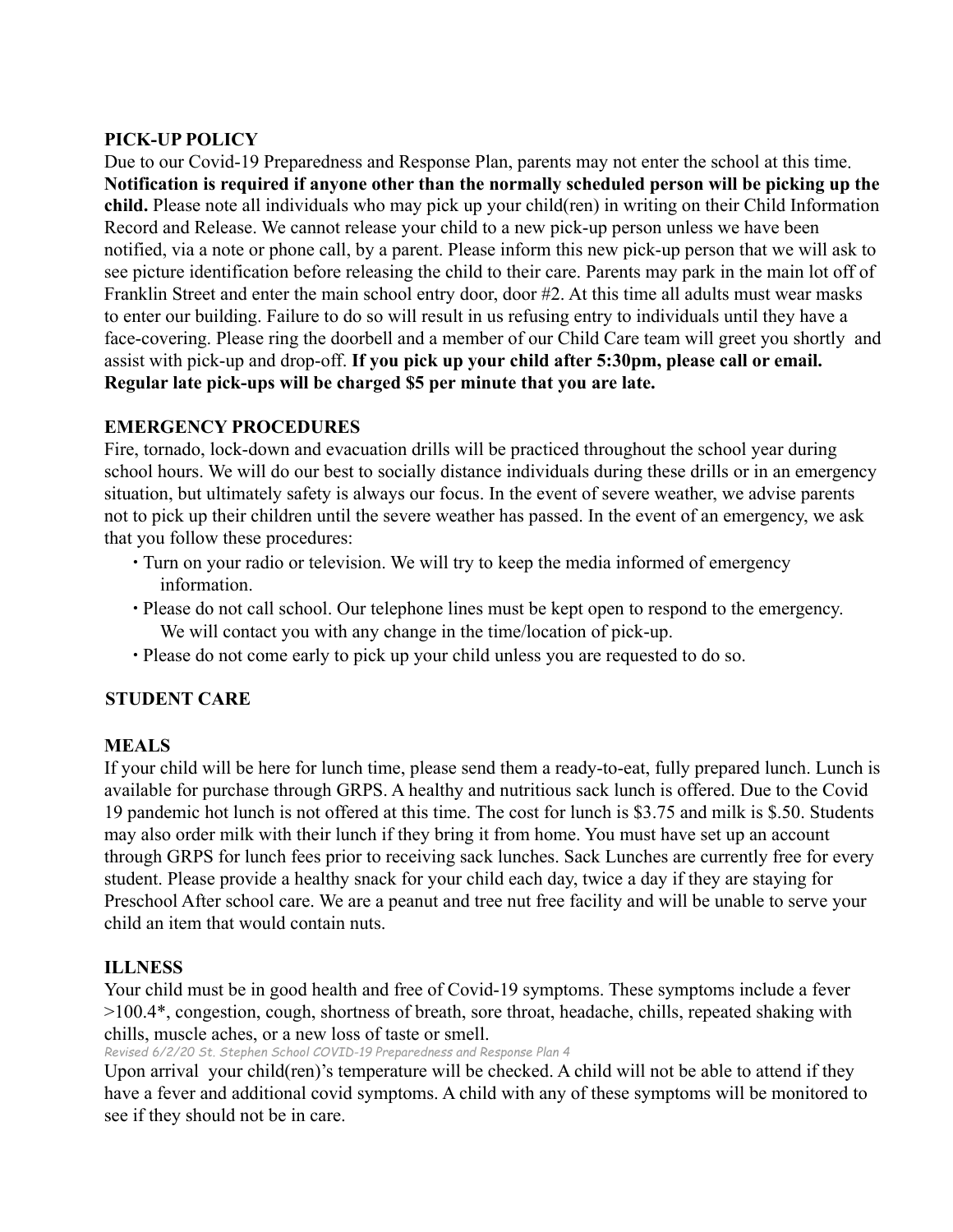If your child is running a fever or is ill with a cold or flu, it is not in his/her best interest to be at Child Care that day. A parent contact will be initiated in this circumstance and, if we are unable to contact a parent, another emergency release person will be notified. **Please do not return to school until they are fever and symptom free for 24 hours. When vomiting and diarrhea happen, your student may not return to school until 24 hours after the last episode.**

# **MEDICATION**

Medication will be administered to a student during the school day only if a medication form has been completed and signed by the child's **parent**. All medication must be sent to school in its original container or prescription bottle. Medication must be clearly labeled with the student's name, date, doctor's name, and completed instructions for administration. All medication should be given to the secretary in the school office or Child Care Director immediately upon a student's arrival at school. Prescription medicine **cannot** be administered without written instructions from your physician.

# **ACCIDENTS**

In case of an accident at school, emergency first aid will be administered. Every effort will be made to contact the parent(s)/guardian(s). In case of failure to contact the parent/guardian (either at home or their place of work), the authorized person on the child's Emergency Form will be contacted. It is important that your children know your schedule (i.e. work, golf league, classes, etc.). If your child requires any special medical attention, please alert our school office through the Emergency Form. Bumps, bruises, or minor cuts may be cleaned and/or ice/band-aides may be applied and/or parent(s)/emergency contact called.

If a serious injury occurs the following procedure will be followed:

- ∙ Check child for needed medical care
- ∙ Call 911 if emergency medical care is needed
- ∙ Ice pack, band-aids, hugs will be applied as needed
- ∙ Incident/injury report and a call home will be completed as needed.

# **HEALTH CARE POLICIES**

Children attending St. Stephen Child Care will be taught and reminded of proper hand washing procedures. All children and staff of St. Stephen Child Care will practice hand washing before and after eating, after utilizing the restroom, after activities, and whenever else appropriate. The following procedures are considered best practice for hand washing:

- $\sim$  Have a clean paper towel available.
- $\sim$  Turn water on to a comfortable temperature (between 60 F to 120 F).
- $\sim$  Moisten hands with water and apply soap.
- $\sim$  Rub hands together until a soapy lather appears and continue for at least 10 seconds  $\sim$

Rub areas between fingers, around nail beds, under fingernails, jewelry, and the back of hands.

 $\sim$  Rinse hands under running water until they are fee of soap and dirt. Leave the water running while drying hands.

#### *Revised 6/2/20 St. Stephen School COVID-19 Preparedness and Response Plan 5*

 $\sim$  Dry hands with a clean, disposable paper towel. Turn taps off with the paper towel.

 $\sim$  Dispose of the paper towel in a lined trash container.

Staff of St. Stephen Child Care undergo Blood Borne Pathogen Training annually. Latex gloves are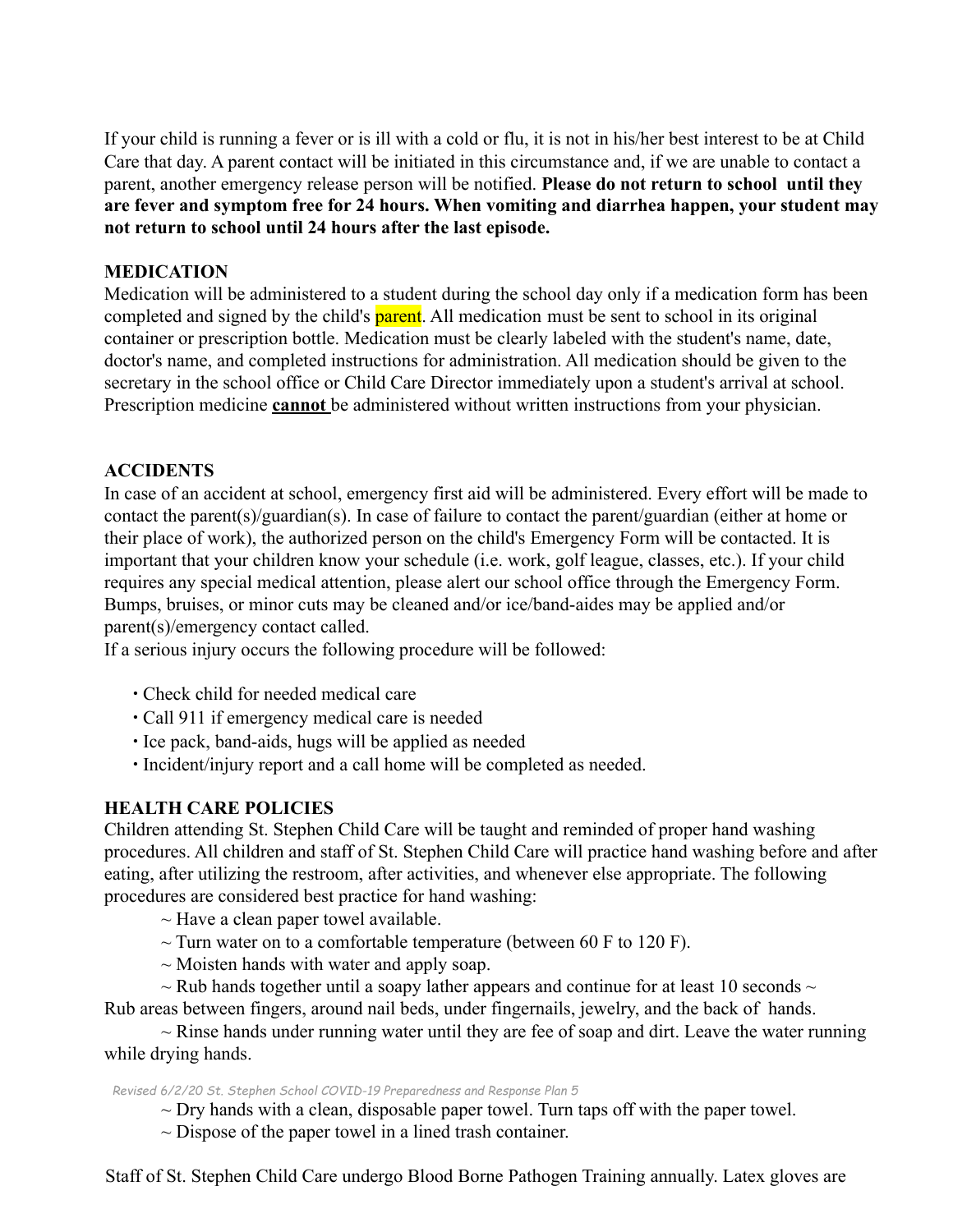available for staff to use in the event of possible exposure to bodily fluids (blood, vomit, urine, etc.) Should bodily fluids be present, children will be removed from the area until fluids are cleaned up and the area is disinfected.

We use precautions when handling potential exposure to blood, including tissues, discharges and bodily fluids containing and when handling other potentially infectious fluids. Soiled clothing and/or personal belongings will be placed in a plastic bag and returned to parents.

All equipment, toys, and other surfaces of St. Stephen Child Care undergo cleaning and sanitizing throughout the school year with rigorous methods applied at the beginning and end of the school year. Toys are cleaned seasonally; sleeping cots are cleaned daily; table tops are cleaned after each use.

The following steps are to be followed for cleaning and sanitizing:

- ∙ Wash the surface or article with warm water and detergent.
- ∙ Rinse the surface with clean water.
- ∙ Submerge, wipe, or spray the surface or the article with a sanitizing solution. ∙

Let the article or surface air dry.

# **FACE MASK/FACE COVERING POLICY**

# **We will comply with mask expectations provided by LARA and State of Michigan Child Care Licensing.**

# **PESTICIDE NOTIFICATION**

As required by the Michigan Department of Agriculture, we will notify parents prior to any pesticide application made to the school grounds or building. In certain emergencies, pesticides may be applied without prior notice, but parents will be noticed following application.

# **CHILD PROTECTION LAW**

Child care providers are mandated reporters of abuse and neglect. Child Protective Services will be contacted within 24 hours when there is suspected child abuse or neglect.

#### **LICENSING NOTEBOOK**

The Child Care Organizations Act (1973 PA116) requires all child care centers maintain a licensing notebook which includes all licensing inspection reports, special investigation reports and all related corrective action plans (CAP). The notebook must include all reports issued and CAPs developed on and after May 27, 2010 until the license is closed. This center maintains a licensing notebook of all licensing inspection reports, special investigation reports and all related corrective action plans. The notebook is available to parents for review during regular business hours. Licensing inspection and special investigation reports from at least the past two years are available on the Bureau of Children and Adult Licensing website at **www.michigan.gov/michildcare**. This notebook is available to parents for review during regular business hours, and is located outside of the Child Care Director's Office.

*Revised 6/2/20 St. Stephen School COVID-19 Preparedness and Response Plan 6*

**ST. Stephen School License #: DC410017804**

**INFECTIOUS AND CONTAGIOUS DISEASES**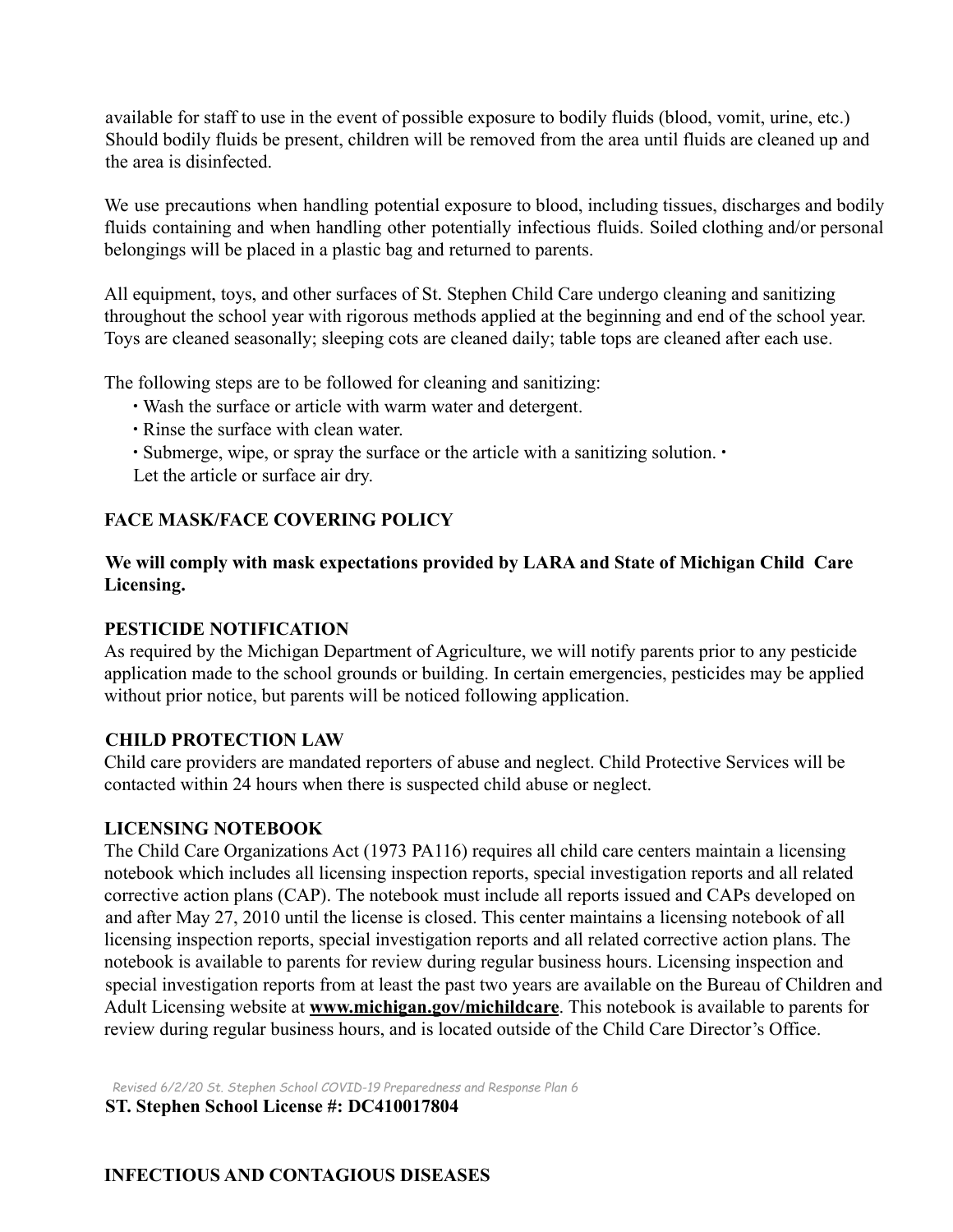Should your child contract an infection or a contagious disease, please keep your child at home, seek medical help, and contact St. Stephen Child Care immediately. St. Stephen Child Care shall then contact the Health Department (DEQ) and notify parents that the children may have been exposed to a contagion. All volunteers and employees will follow the same procedure. Parents need to use discretion when a child isn't feeling well and should be kept home from school (ie: fever, diarrhea, vomiting, lice, etc.)

# **EXCLUSION POLICY FOR CHILDREN**

Parents must have a back-up plan for care in case of a child's illness. Parents will be notified of illness and required to pick up their child as soon as possible. If we are unable to reach a parent, the next person on the emergency card will be notified. A child cannot return to the program until they are no longer contagious. The following are guidelines for return:

- ∙ Fever A child has a temperature of 100 degrees F taken by mouth or 99 degrees F taken under the arm. The child should not return until 24 hours of no fever, without the use of fever reducing medications.
- ∙ Diarrhea If a child has two loose or watery stools, even if there are no signs of illness. The child should have no loose or watery stools for 24 hours prior to returning to care. Exception: This may occasionally be caused by new foods a child has eaten, but we will call the parent to find out if this is the likely cause.
- ∙ Vomiting If the child is vomiting. The child should have no vomiting for 24 hours prior to returning to care.
- ∙ Rash If the child develops a rash and has a fever or a change in behavior. Exclude until a Physician has determined it is not a communicable disease.
- ∙ Crying and Complaining Any time a child is not his/herself, is complaining about discomfort or is cranky and crying more than usual for that child, the child should not return until he/she is acting normally.
- ∙ Conjunctivitis (Pink Eye) or undiagnosed symptoms of conjunctivitis: Must be on prescription eye drops for 24 hours.
- ∙ Chicken Pox, Mumps, or Measles: Exclude until cleared by a doctor.
- ∙ Lice In the event that a child contracts lice, he/she must be NIT free before returning to school. Please expect an administrator to do a final check upon return.

When a child shares, over a period of time, or indicates that s/he isn't feeling well, a call will be made to the parent(s). Medication may be given to a child by school staff only when/if parents follow school medication procedure(s).

# **EXCLUSION POLICY FOR STAFF AND VOLUNTEERS**

Staff and volunteers will not be present when diagnosed with the following illnesses:

- ∙ Typhoid fever (Salmonella typhi).
- ∙ Shigellosis (Shigella spp.)
- ∙ Escherichia coli O157:H7 infection (E. coli O157:H7).
- ∙ Hepatitis A (hepatitis A virus).
- ∙ Norovirus infection.

*Revised 6/2/20 St. Stephen School COVID-19 Preparedness and Response Plan 7*

∙ Jaundice has occurred within the last seven days.

∙ Conjunctivitis (Pink eye) has occurred: Must be on prescription eye drops for 24 hours. ∙

Experiencing noro-like symptoms (vomiting and/or diarrhea.)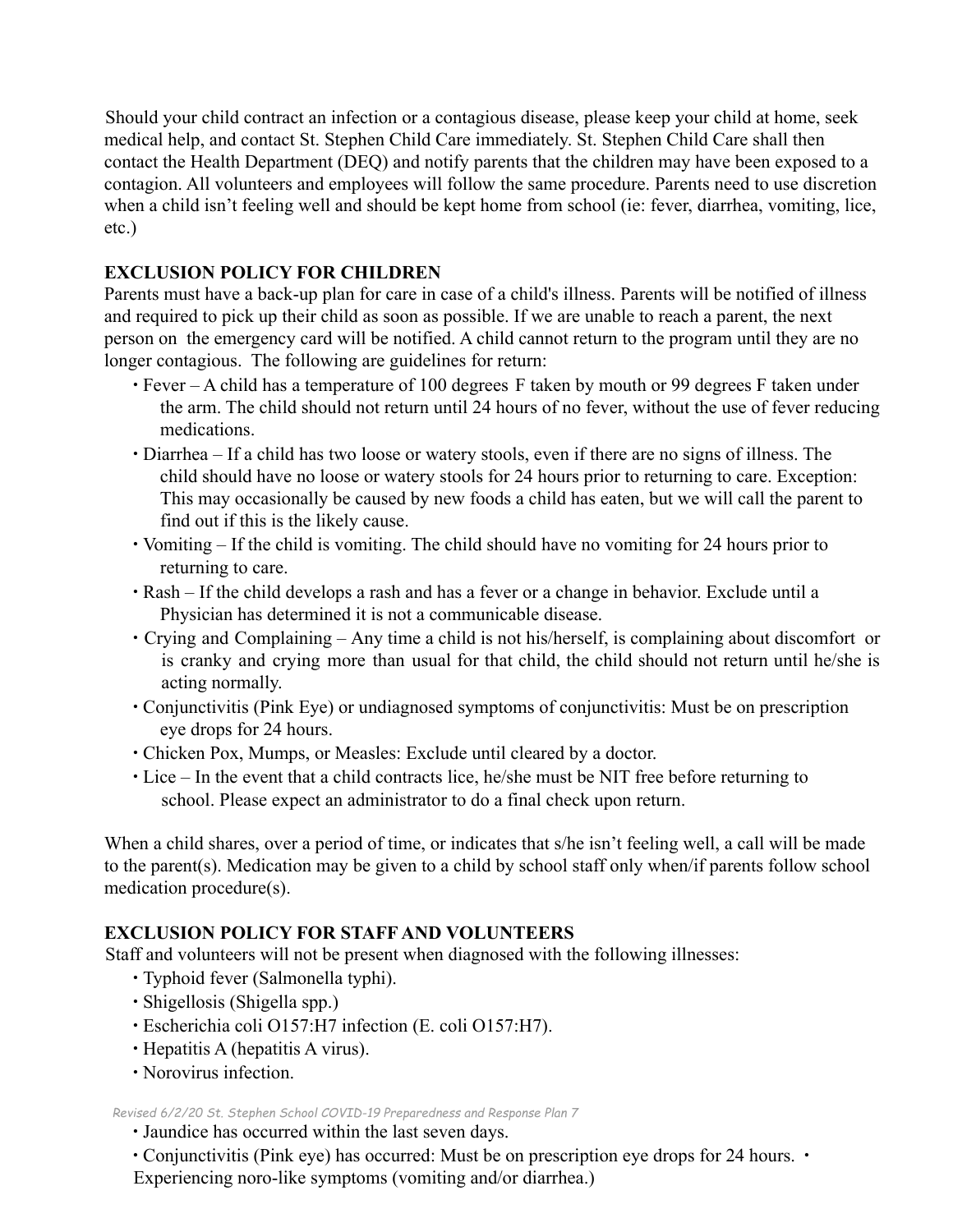∙ Fever of 101 degrees or more.

Note: It is also recommended that employees and volunteers stay home if ill with symptoms such as cough and sore throat. The employee or volunteer can return to work with documentation from their Physician or the Health Department stating the excluded person is free of symptoms and free of the infectious agent. If the center becomes aware that a staff member, volunteer or child in care has contracted a communicable disease, the school will notify parents with the name and symptoms of the communicable disease.

#### **SMOKING AND VAPING**

State regulations prohibit smoking and vaping on St.Stephen School property. We encourage everyone participating in St.Stephen activities, to refrain from smoking and vaping.

# **St. Stephen School – Child Care ENROLLED FAMILIES COVID-19 PREPAREDNESS & RESPONSE PLAN**

We are so excited to welcome children to the St. Stephen Child Care Programs! Although our day to day may look different than normal, we are prepared to provide a safe, healthy, and fun environment for your child. We need each other, and we truly believe that our children thrive when we work together. Please communicate with us regarding any special care needs your children may have during this time and we will do our best to accommodate these. Thank you for partnering with us. We greatly appreciate your understanding and support!

COVID-19 has changed the way we work. The following preparedness and response plan outlines the steps St. Stephen School and Child Care ("the Center") will take when reopening its facility and when staff and children return. Guidance for this document comes from the Center for Disease Control and Prevention (CDC), the Kent County Health Department (KCHD), the M ichigan Department of Health and Human Services (MDHHS), Licensing and Regulatory Affairs (LARA), Spectrum Health COVID-19 Employer Resources Center, and Kent County Back to Work resources.

This is a living document and reevaluation of this plan and its requirements will occur weekly due to the unknown nature of COVID-19 and changing executive orders, legislation, and health department guidelines. Modifications of the plan will be done in accordance with additional or updated Executive Orders, CDC, Kent County Health Department, Michigan Department of Health and Human Services, OSHA guidelines, and/or State licensing rules.

#### *Revised 6/2/20 St. Stephen School COVID-19 Preparedness and Response Plan 8*

We want to make sure all families have the resources to feel safe, prepared, and informed when attending the Center. It is our goal to remain consistent, caring, and conscientious during this time. As always, state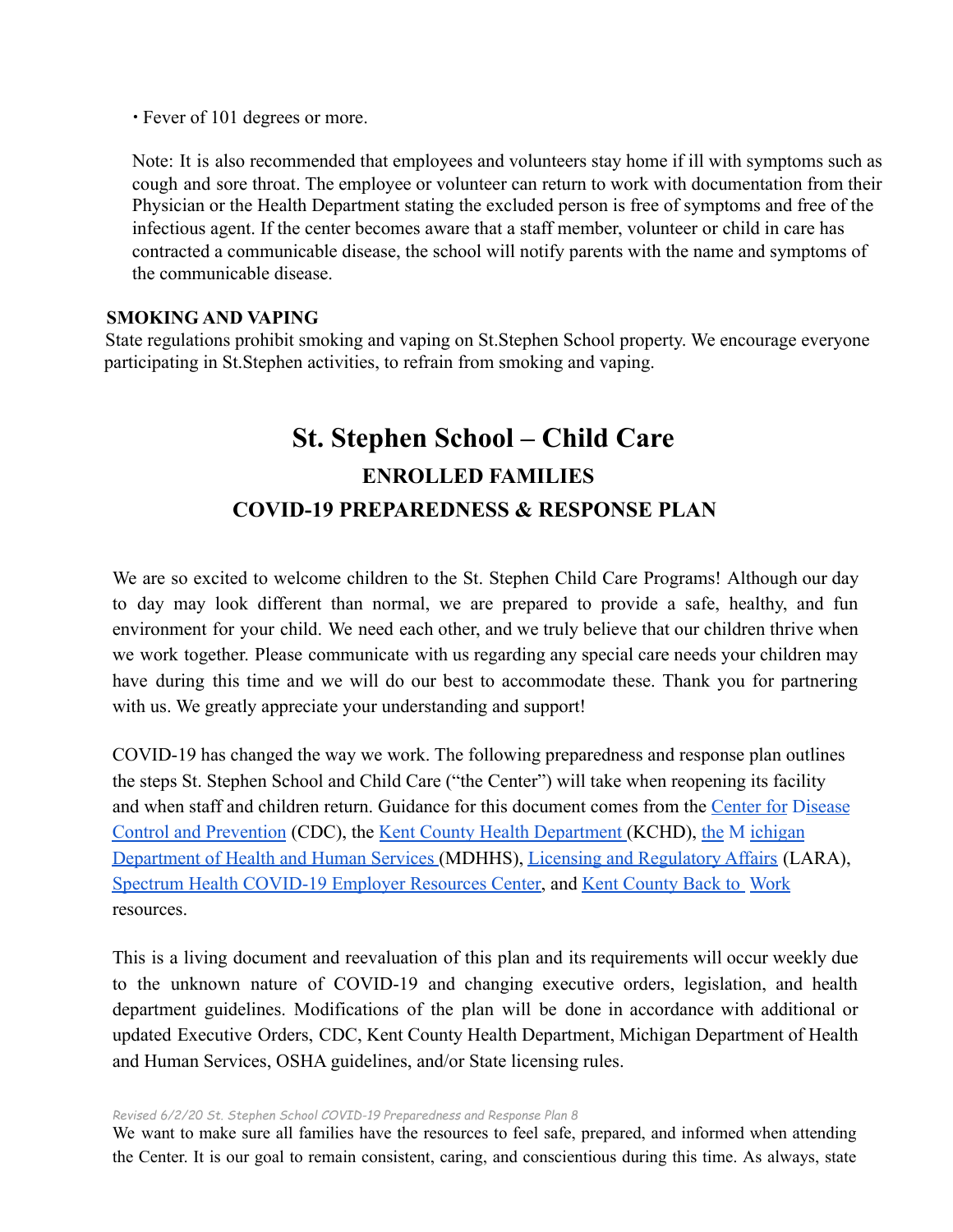licensing rules continue to guide and regulate our day-to-day operations.

# **COVID-19 Coordinators**

The District has designated the following individuals as its COVID-19 Workplace Coordinators/Supervisors (2020-97): Fr. Scott Nolan, Pastor; Cindy Thomas, Principal, and Megan Davison, Childcare Director The Coordinators are responsible for staying abreast of federal, state and local guidance and incorporating those recommendations into the District's workplace. The Coordinator/Supervisors are also responsible for reviewing policies and practices to make sure they are consistent with this Plan, District operations, and existing federal, state, and local requirements. They are also responsible for implementing, monitoring and reporting on the COVID-19 control strategies that are required per EO 2020-97. Any concerns or violations related to this COVID-19 preparedness and response plan shall be directed to one or more of the COVID-19 Coordinators. Please contact one of the following coordinators to report any unsafe working conditions.

# **COVID-19 Symptom Awareness**

The health and safety of you, your children, and our staff is important is our number one priority. It is crucial that everyone is aware of COVID-19 symptoms so that if any arise, we can respond quickly to stop the spread within the Center.

COVID-19 is an infectious, respiratory disease caused by SARS-CoV-2. Most people infected with it will experience mild to moderate respiratory illness and recover without requiring special treatment. However, it can cause severe symptoms and can be fatal. Older people, and those with underlying medical problems are more likely to develop serious illness. COVID-19 is spread by person-to-person contact through respiratory droplets produced when an infected person coughs or sneezes. These droplets can land in the mouths or noses of people who are nearby or possibly inhaled in the lungs.

Symptoms include a runny nose, headache, aches and pains, chills or shaking with chills, fever, sore throat, cough, new loss of sense of smell, and taste and / or muscle pain. Shortness of breath and difficulty breathing are also symptoms and should not be ignored. It is important to seek medical attention immediately if you have trouble breathing, persistent chest pain or pressure, new confusion or inability to arouse, or bluish lips or face. This list is not all inclusive and anyone with severe or concerning symptoms should seek medical attention.

It is also important everyone knows their risk level and follow precautions accordingly. Exposure depends on multiple factors, including interactions with enrolled families and children, interactions with the general public, non-occupational activities engaged in while outside of work, and each individual's health level.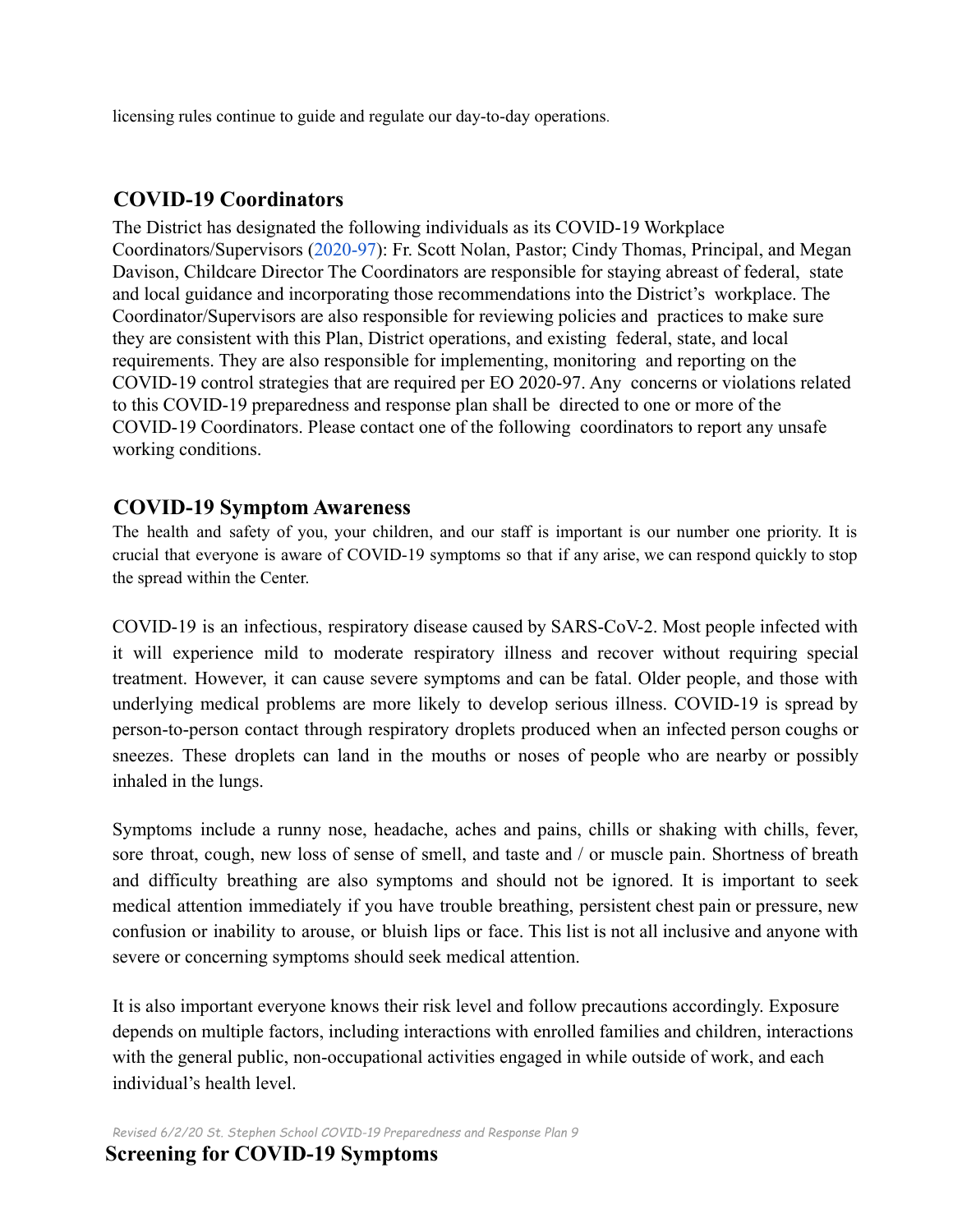# **Staff Screening:**

Staff will complete a COVID-19 health screening at the beginning of each shift to determine if they have any present symptoms. If any staff has any COVID-19 symptoms, they are not allowed to enter the Center or work their scheduled shift(s).

• Through required training, all staff are familiar with symptoms and exposure risks of COVID-19, best practices to minimize exposure and prevent the spread (including PPE use), and aware of steps the employee must take to notify the Center of any symptoms of COVID-19 or a suspected or confirmed diagnosis of COVID-19, as well as how to report unsafe working conditions.

# **Child Screening**

- Parents are required to wear a cloth face covering during drop off and pick up.
- All children being dropped off for care will be screened by staff for COVID-19 temperature and symptoms.

# **● Temperature Screening:**

○ Upon arrival, each parent dropping off a child will take his/her child's temperature with a Center provided thermometer, while being observed by the Center's staff. ○ After taking the temperature, the child's parent should show the temperature result to the staff for recording. The Center-owned thermometers used will be cleaned and disinfected between uses.

# **● Symptom Screening:**

- Prior to entering the Center each day, every family will need to complete the St. Stephen School symptom checker for each child attending the Center. This must be completed on the day of attendance for each child prior to admittance into the Center. The symptom checker houses a few quick questions that monitor for COVID-19 symptoms, using guidelines from the CDC.
- Parents can complete the symptom check for each child on a computer or mobile device prior to arrival or upon arrival.
- $\circ$  If a child has any symptom or a temperature of 100.4 degrees F. or higher, he/she is not permitted to attend the Center. The child may return under the following conditions and guidance from the CDC:
	- Fever free for at least 72 hours, without the use of fever reducing medications
	- And, all other symptoms have improved
		- when symptoms first appeared
- **● C**
- And, at least 7 days have passed from

# **lose Contact:**

- $\circ$  If a child has come into close contact with someone showing symptoms of COVID-19 or with someone who has tested positive for COVID-19, the child should self-isolate and is not able to attend the Center for 14 days
- "Close contact" is not brief or incidental contact with a person with COVID-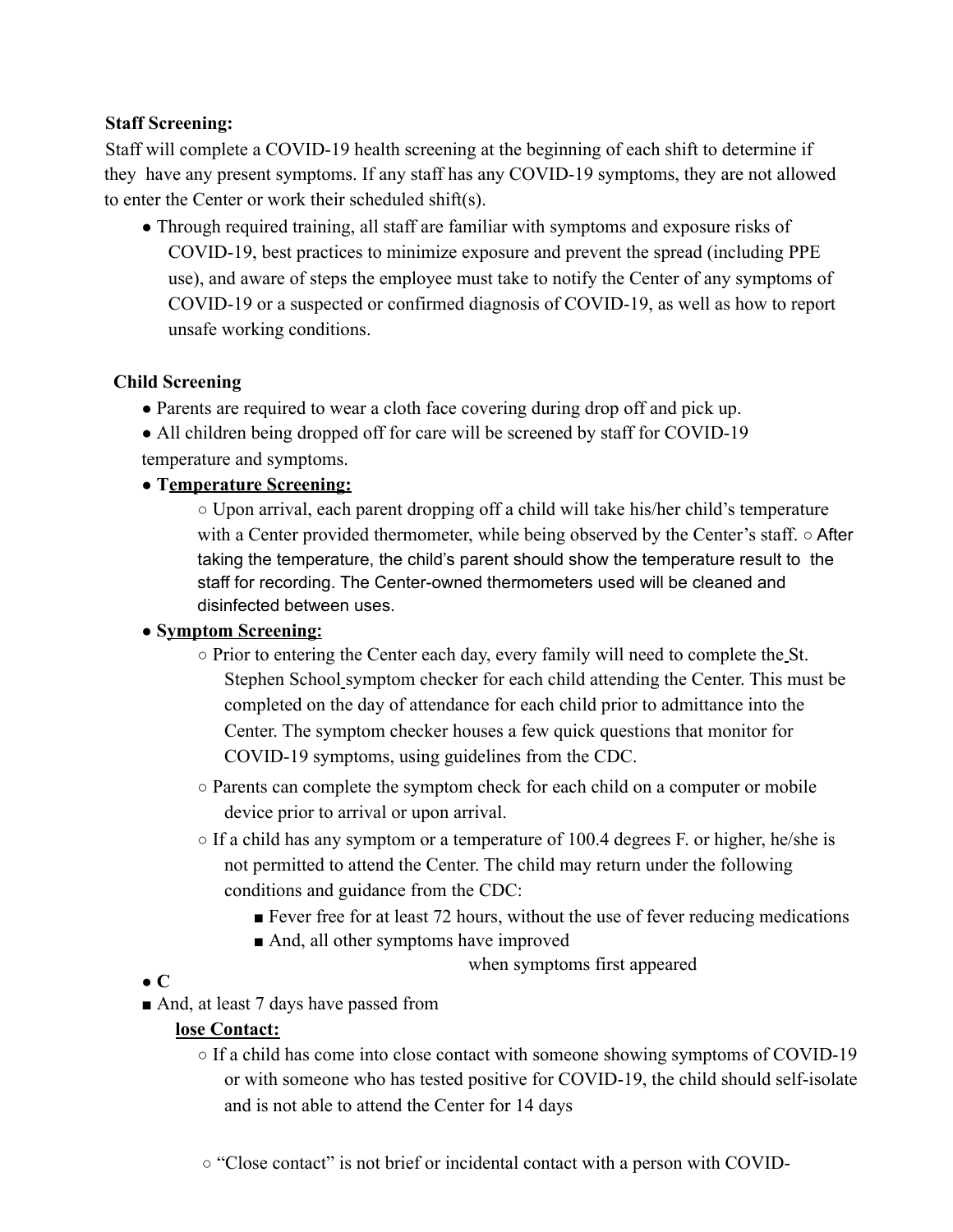#### *Revised 6/2/20 St. Stephen School COVID-19 Preparedness and Response Plan 1 0*

- 19 symptoms. Instead, the CDC defines "close contact" as either:
	- Being approximately within six feet of a COVID-19 infected person or a person with any COVID-19 symptom(s) for a "prolonged period of time"

(more than 15 minutes) or

■ Having direct contact with infectious secretions from a COVID-19 infected person or a person with any COVID-19 symptom(s) (e.g., being coughed on)

#### **S ymptoms During the Day:**

- $\circ$  If a child shows symptoms of COVID-19 during the day, the child will be given a mask to wear, and isolated from the other children in the main office. Parents will be called to come and pick up the child.
- $\circ$  The child may return to the Center under the following conditions from theCDC:  $\blacksquare$ Fever free for at least 72 hours, without the use of fever reducing medications. ■ And, all other symptoms have improved.
	- And, at least 7 days have passed from when symptoms first appeared.

#### **Attendance Monitoring**

- Computer tablets for checking in and checking out will not be utilized as in prior years due to COVID-19.
- Upon arrival/drop off, staff will record the time of arrival of each child scheduled to attend for the day on the daily attendance sheet included in the classroom binder.
- At departure/pick up, staff will record the time of departure of each child on the daily attendance sheet included in the classroom binder.
- Office staff will then input arrival and departure times of students into our electronic system on a daily basis.
- As part of our normal procedures that were already in place, the person who is dropping off/picking up the child will be recorded on the attendance sheet in addition to in-and-out times of the child.

#### **Child Drop-Off Procedures**

- The Center's hours of 7:15am to 5:30pm will be adjusted to 8:00am to 5:30pm beginning June 15, 2020. This adjustment is to allow staff additional time for daily cleaning and preparation.
- Drop off will be done at the Church Side Entrance facing Franklin Ave. You will be greeted by a staff member of our early childhood program.
- If a line forms please abide by the six feet social distancing guidelines. Six feet indicators will be visible to ensure social distancing is maintained while waiting in line.
- Children being dropped off will be escorted by staff to their classroom by a staff member.